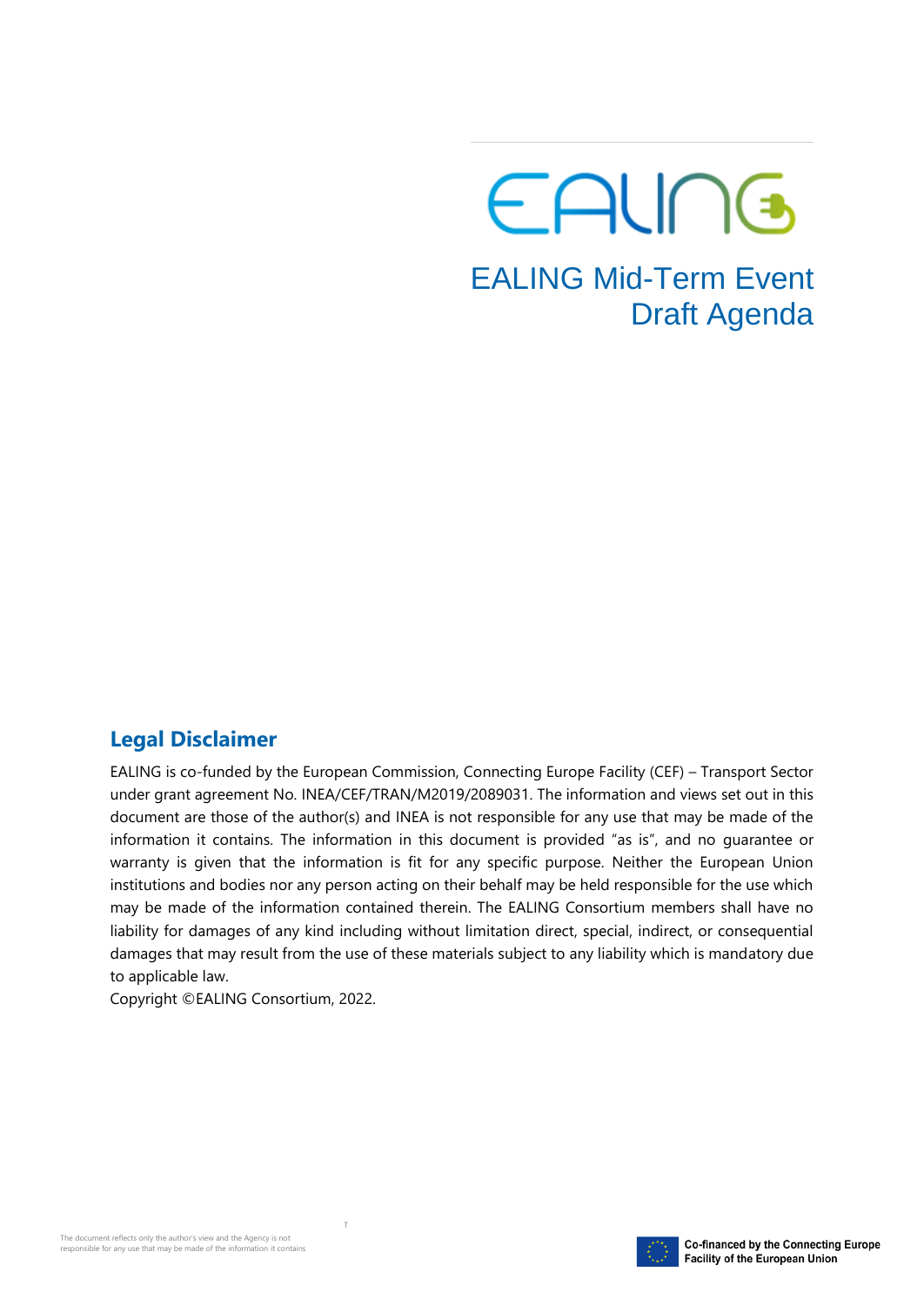

### **TOWARDS A HARMONISED ONSHORE POWER SUPPLY IN THE EUROPEAN UNION**

**EALING Mid-Term Event**

### **Online**

#### **29th April**

**10:00 a.m. – 1:00 p.m. CEST**

Emissions reduction at ship-port interface is one of the key drivers to reach the IMO 2030 and 2050 decarbonisation goals and to face the key challenges of the EU Green Deal: regulatory, technical, operational and economic actions to reduce GHG emissions are required to move towards a lower carbon future.

The establishment of a suitable framework based on EU and national legislations for an harmonised European approach to the Onshore Power Supply (Cold Ironing) is at the heart of EALING Action: during the event the results coming from the EALING Activity 1 "Harmonised framework for the electrification of participating TEN-T maritime ports", Activity 2 "Maritime fleet adaptation" and Activity 3 "Technical studies for the electrification infrastructure of the participating TEN-T maritime ports" will be deepen and discussed together with industry players involved in building a more competitive and sustainable TEN-T Maritime Network.

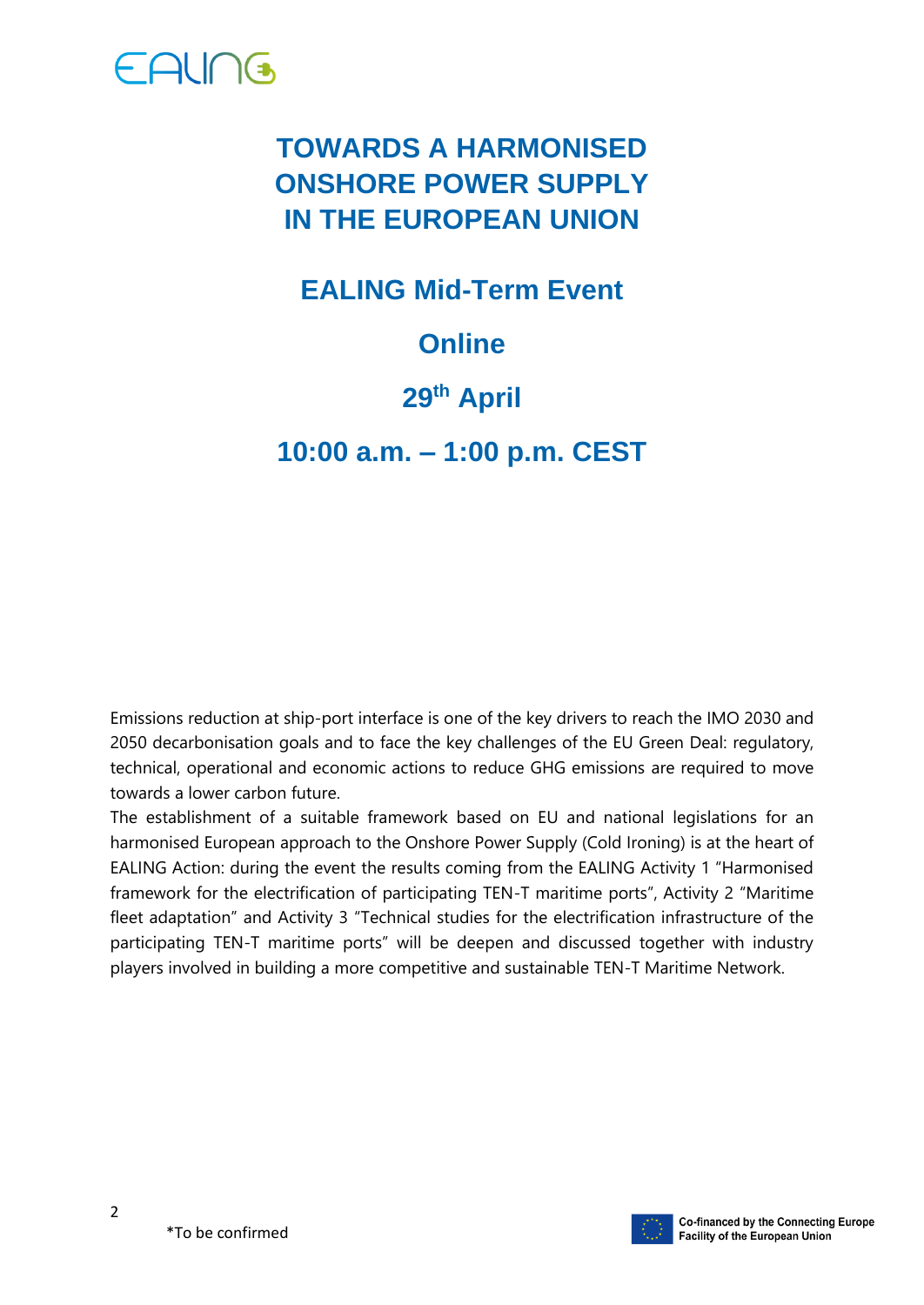

## **DRAFT AGENDA**

10:00 a.m. – 10:05 a.m. Welcome addresses and Openings Rocio Garcia, EALING Project Coordinator, **Fundación Valenciaport** 

10:05 a.m. – 11:45 a.m. EALING Action *EALING Studies Overview*  Rocio Garcia, EALING Project Coordinator, **Fundación Valenciaport**

*Results of EALING Activity 1 - Harmonised framework for the electrification of participating TEN-T maritime ports* Reza Karimpour, Project Manager, **Circle**

*Results of EALING Activity 2 - Maritime fleet adaptation*  Astrinos Papadakis, Mechanical Engineer, **Hydrus** Representative from **OceanFinance**

*Results of EALING Activity 3 - Technical studies for the electrification infrastructure of the participating TEN-T maritime ports*  Stefanos Dallas, Funded Projects Specialist, **PROTASIS SA**